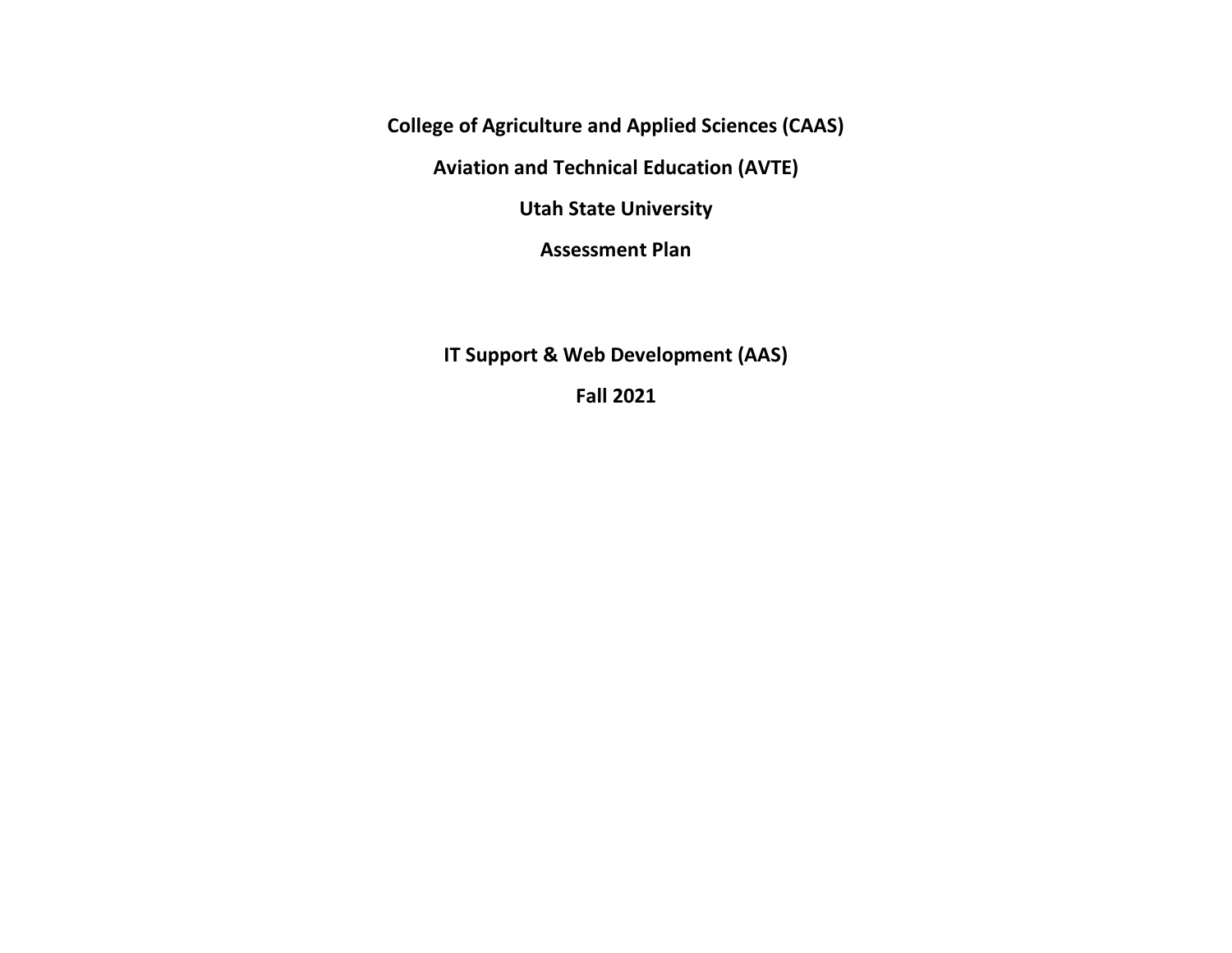#### **Student Learning Outcomes (What)**

The Associate of Applied Science (AAS) in IT Support and Web Development can lead to a rewarding, in-demand career. This degree combines the best of web design training with the technical aspects of maintaining a local area network for small businesses. Students gain the skills needed to work in entry-level jobs in web page design, photo editing, video production, computer networking, and entrepreneurship.

The degree also includes stackable pieces to help students who want to gain valuable skills while still leaving options open for additional study. For example, students can also choose to take specific classes in just Web Business or Digital Design to obtain a one-semester length program in Web Business or Digital Design. Later, the classes in these shorter programs can be used to meet requirements for a one-year Certificate in IT Support or the AAS in IT Support and Web Development along with other degrees such as the AAS in General Technology and a BS in Technology Systems

In addition, several of the classes in the degree can be used for the Business Education BS degree.

#### **Intended Outcomes:**

Students will take courses designed to provide basic knowledge that can be used to create and secure basic computer networks, design digital materials, and create initial e-commerce and web pages used for a small business.

#### **Students who complete this degree will be able to do the following:**

- 1. Use and support computer operating systems and applications for Windows and Linux in the support of business operations.
- 2. Understand and develop networks and the use of virtual machines (hardware, software, and protocols)
- 3. Implement current security protocols (Security+ certification)
- 4. Use various editors, content creators, and other software tools to create and maintain a business web site. Also learn the basics HTML5, CSS, JavaScript and related web programming languages
- 5. Use current software tools to design digital media (graphics, pictures, and video) for web pages and to promote business operations and brand
- 6. Learn the basics of small business management and Web Business operations to enhance ability to support the organization.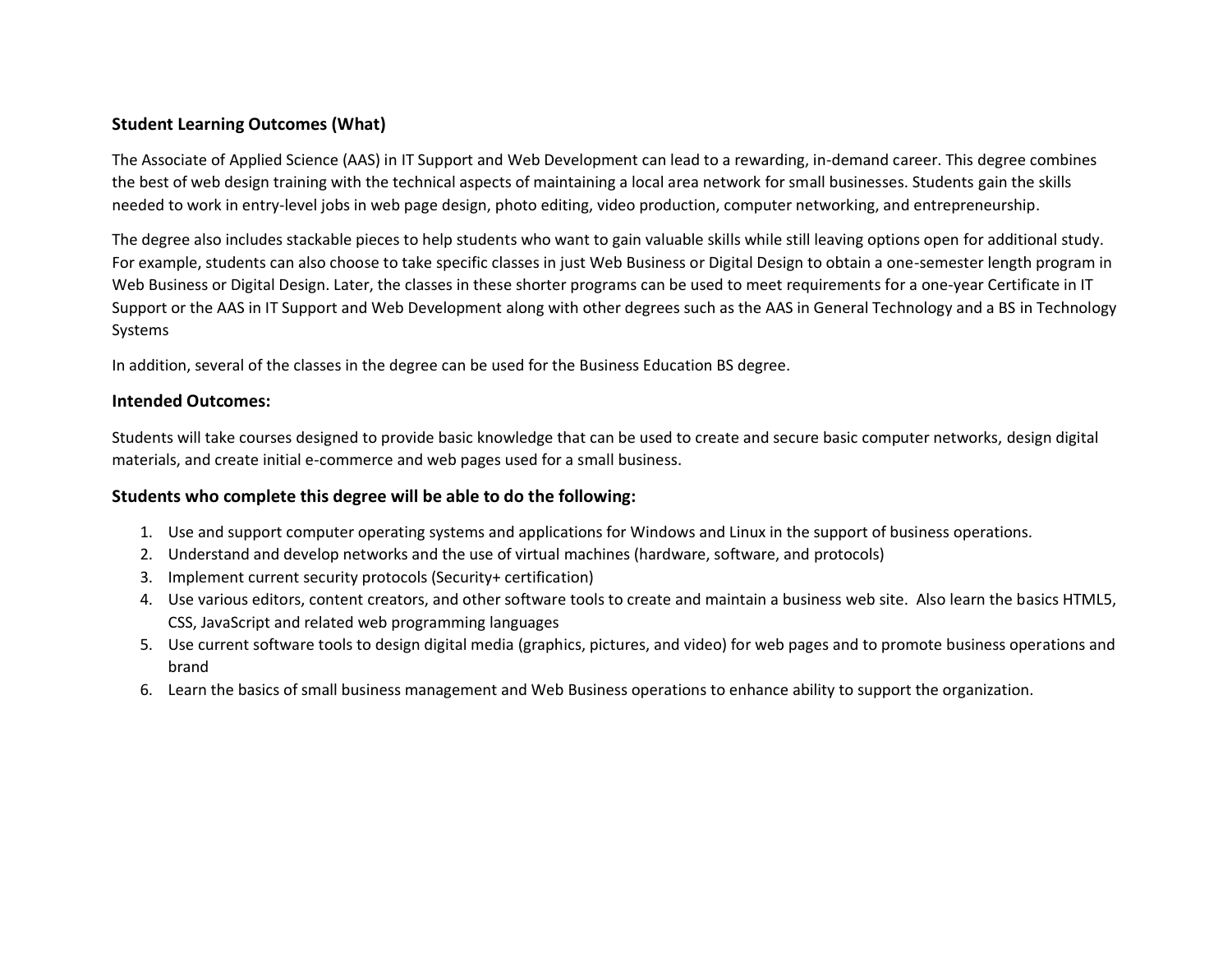## **Plan for Assessing Each Student Learning Outcome (How)**

| <b>Assessment Planning (How)</b>                                                                                                                                                             | Method for assessing learning (at least<br>one direct measure required)                                                                                                              | Timetable for assessment activity (at least<br>one activity each academic year)                                                                       |
|----------------------------------------------------------------------------------------------------------------------------------------------------------------------------------------------|--------------------------------------------------------------------------------------------------------------------------------------------------------------------------------------|-------------------------------------------------------------------------------------------------------------------------------------------------------|
| <b>Learning Outcome #1</b><br>Use and support computer operating systems and<br>applications for Windows and Linux in the support of<br>business operations.<br>(See Appendix A for rubrics) | BCIS 2610 Administering Windows -<br>BCIS 2210 Linux Operating Systems -<br>BCIS 1410 Spreadsheet I (Excel)<br>BCIS 2420 - Database I (Access)                                       | Before each semester with the classes<br>specified, ensure instructional resources<br>(books) are consistent with current industry<br>certifications. |
| <b>Learning Outcome #2</b><br>Understand and develop networks and the use of<br>virtual machines (hardware, software, and protocols)<br>(See Appendix B for rubrics)                         | <b>BCIS 2330 Business Data</b><br>Communications and Networking-<br>BCIS 2610 Administering Windows -<br>BCIS 2210 Linux Operating Systems -                                         |                                                                                                                                                       |
| <b>Learning Outcome #3</b><br>Implement current security protocols (Security+<br>certification)<br>(See Appendix C for rubrics)                                                              | BCIS 2651 Cybersecurity / Security+-<br><b>BCIS 2330 Business Data</b><br>Communications and Networking-<br>BCIS 2610 Administering Windows -<br>BCIS 2210 Linux Operating Systems - |                                                                                                                                                       |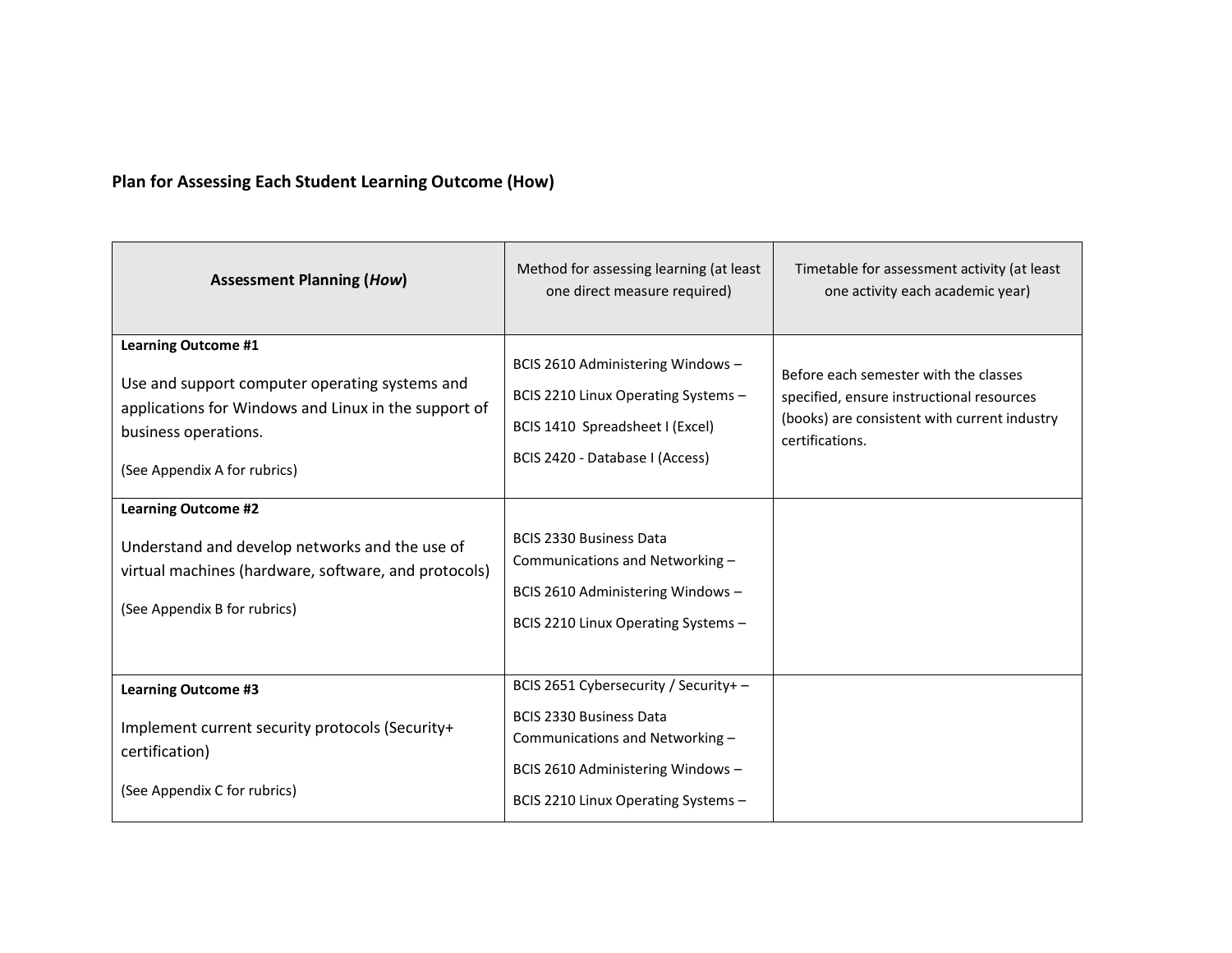| <b>Learning Outcome #4</b>                                                                                                                                                                                                              |                                                                                                                                  |  |
|-----------------------------------------------------------------------------------------------------------------------------------------------------------------------------------------------------------------------------------------|----------------------------------------------------------------------------------------------------------------------------------|--|
| Use various editors, content creators, and other<br>software tools to create and maintain a business web<br>site. Also learn the basics HTML5, CSS, JavaScript and<br>related web programming languages<br>(See Appendix D for rubrics) | BCIS 1350 Interactive Web Design -<br>BCIS 2441 Photoshop -<br>BCIS 1540 -- Cloud Computing --<br>BCIS 2430 - Desktop Publishing |  |
| <b>Learning Outcome #5</b>                                                                                                                                                                                                              |                                                                                                                                  |  |
| Use current software tools to design digital media<br>(graphics, pictures, and video) for web pages and to<br>promote business operations and brand<br>(See Appendix E for rubrics)                                                     | BCIS 1340 - Digital Video Production<br>BCIS 2441 Photoshop -<br>BUSN 2201 Marketing Concepts -<br><b>Identify Target Market</b> |  |
|                                                                                                                                                                                                                                         |                                                                                                                                  |  |
| <b>Learning Outcome #6</b><br>Learn the basics of small business management and<br>Web Business operations to enhance ability to<br>support the organization.                                                                           | <b>BCIS 2500 - Web Business</b><br><b>BUSN 2320 Small Business</b><br>Management                                                 |  |
| (See Appendix F for rubrics)                                                                                                                                                                                                            | BUSN 2710 - Entrepreneurial Mindset                                                                                              |  |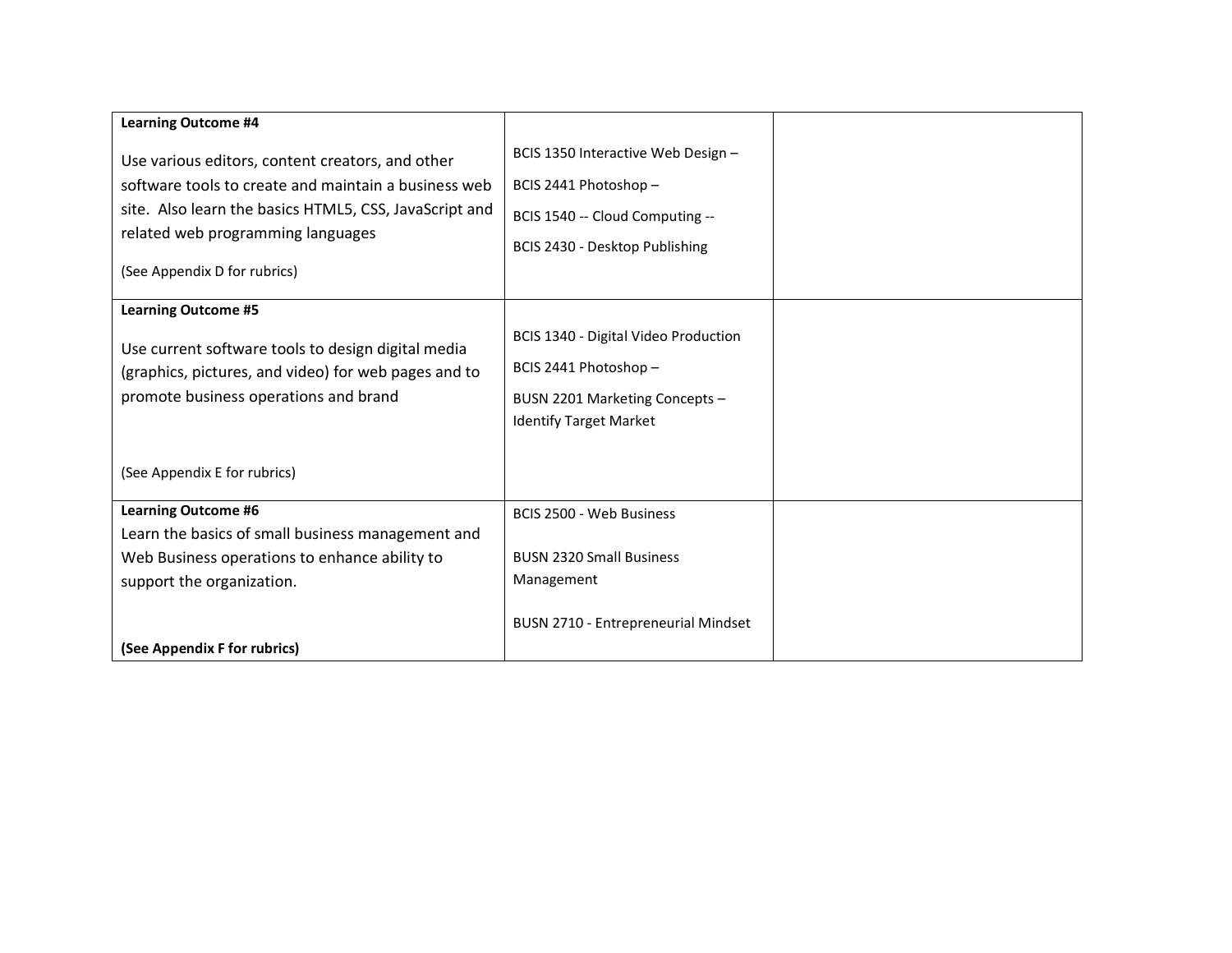### **Program Assessment**

Program assessment is completed through the following methods:

- **1. Gathering Assessment Information**:
	- **Professional Advisory Committee (PAC)**: Faculty will participate in annual meetings with professionals in business and industry to determine the needs of their potential employees.
	- **Individual Course Evaluations**: Course data will be collected every year by the instructors through course evaluations and summative and formative assessments in the course
	- Student satisfaction will be collected at the end of every course through
	- **Course Data**: Student enrollment, pass rates, and industry certifications tied to specific courses.
	- **Student Graduation Outcomes**: We will request graduation reports from the academic advisors and compare them to course and degree enrollments. Additionally, we will request the names of students who have completed BUSN and BCIS courses but have not declared our certificates or ASS degree on their program of study. This information will be used to create a completion/placement report.
	- **Student Placement Rates:** Data is collected by registrar's office, through informal graduation interviews completed by academic advisor, and directly from employers.
- **2. Review of Assessment Information:** Each year, the full-time faculty who teach BUSN and BCIS courses in the Small Business Operations AAS degree meet in person to review the program and propose changes for the upcoming year.
- **3. Annual Summary Report:** The program coordination will be responsible for writing the summary report.
- **4. Implementation:** The Department of Aviation and Technical Education (AVTE) conducts on-going assessment of the degree and certificate programs and makes improvements or adjustments as needed.

**.**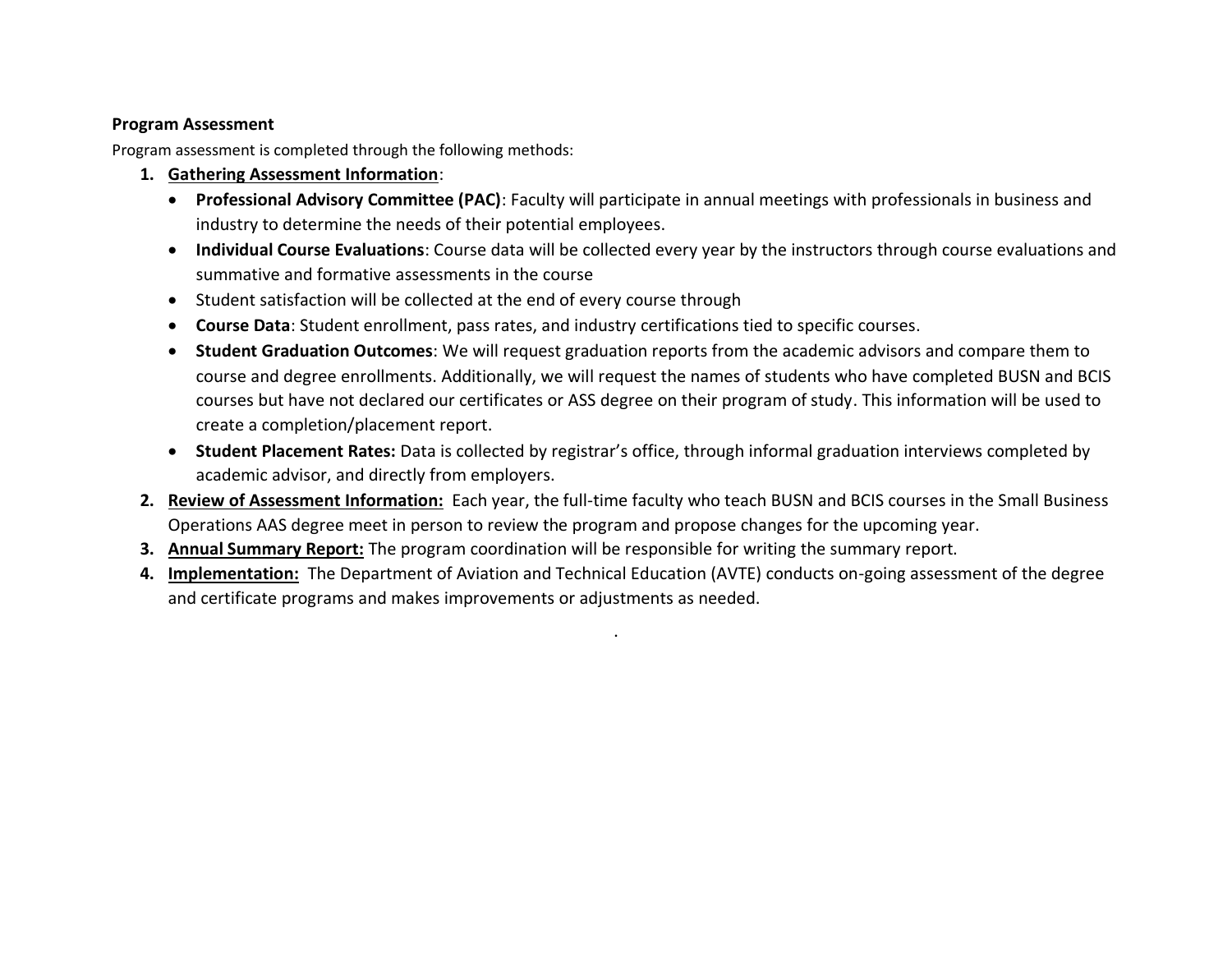## **Curriculum Mapping Worksheet** *(Where)*

| <b>Curriculum Map</b><br>(Where)                       | <b>Student Learning Outcomes</b>                                              |                                                                                                                                                                                                                           |                                                                                                                    |                                                                                                                                                          |                                                                     |                                                                                                                                                                     |
|--------------------------------------------------------|-------------------------------------------------------------------------------|---------------------------------------------------------------------------------------------------------------------------------------------------------------------------------------------------------------------------|--------------------------------------------------------------------------------------------------------------------|----------------------------------------------------------------------------------------------------------------------------------------------------------|---------------------------------------------------------------------|---------------------------------------------------------------------------------------------------------------------------------------------------------------------|
| <b>Degree Program Courses or</b><br><b>Experiences</b> | Recognize and<br>describe basic<br>small business<br>management<br>principles | Develop a working<br>knowledge of various<br>computer software,<br>networking, and security<br>applications commonly<br>used in small business<br>operations to create<br>accurate and professional<br>business documents | Demonstrate<br>professional<br>behaviors and<br>attitudes<br>needed for<br>success in 21st<br>century<br>workplace | Demonstrate<br>professional and<br>technical verbal<br>and written<br>communication<br>skills through a<br>variety of<br>common<br>business<br>documents | Produce<br>fundamental<br>marketing and<br>promotional<br>materials | Demonstrate<br>knowledge of the<br>basic accounting<br>operations and use<br>of computerized<br>accounting software<br>by creating accurate<br>financial statements |
| <b>BUSN 2010 Financial</b><br>Accounting               |                                                                               | $\mathbf R$                                                                                                                                                                                                               |                                                                                                                    |                                                                                                                                                          |                                                                     | A                                                                                                                                                                   |
| <b>BCIS 1410 Spreadsheet I</b><br>(Excel)              |                                                                               | I, R, A                                                                                                                                                                                                                   |                                                                                                                    |                                                                                                                                                          |                                                                     |                                                                                                                                                                     |
| BUSN 2020 Managerial<br>Accounting                     |                                                                               | $\mathbf R$                                                                                                                                                                                                               |                                                                                                                    |                                                                                                                                                          |                                                                     | A                                                                                                                                                                   |
| <b>BUSN 1050 Business Math</b>                         |                                                                               |                                                                                                                                                                                                                           |                                                                                                                    |                                                                                                                                                          |                                                                     |                                                                                                                                                                     |
| BUSN 2020 Managerial<br>Accounting                     | $\overline{P}$                                                                |                                                                                                                                                                                                                           |                                                                                                                    |                                                                                                                                                          |                                                                     | R, A                                                                                                                                                                |

*Key: "I"=Introduced; "R"=Reinforced/Practiced; "A"=Assessed and Evidence Collected*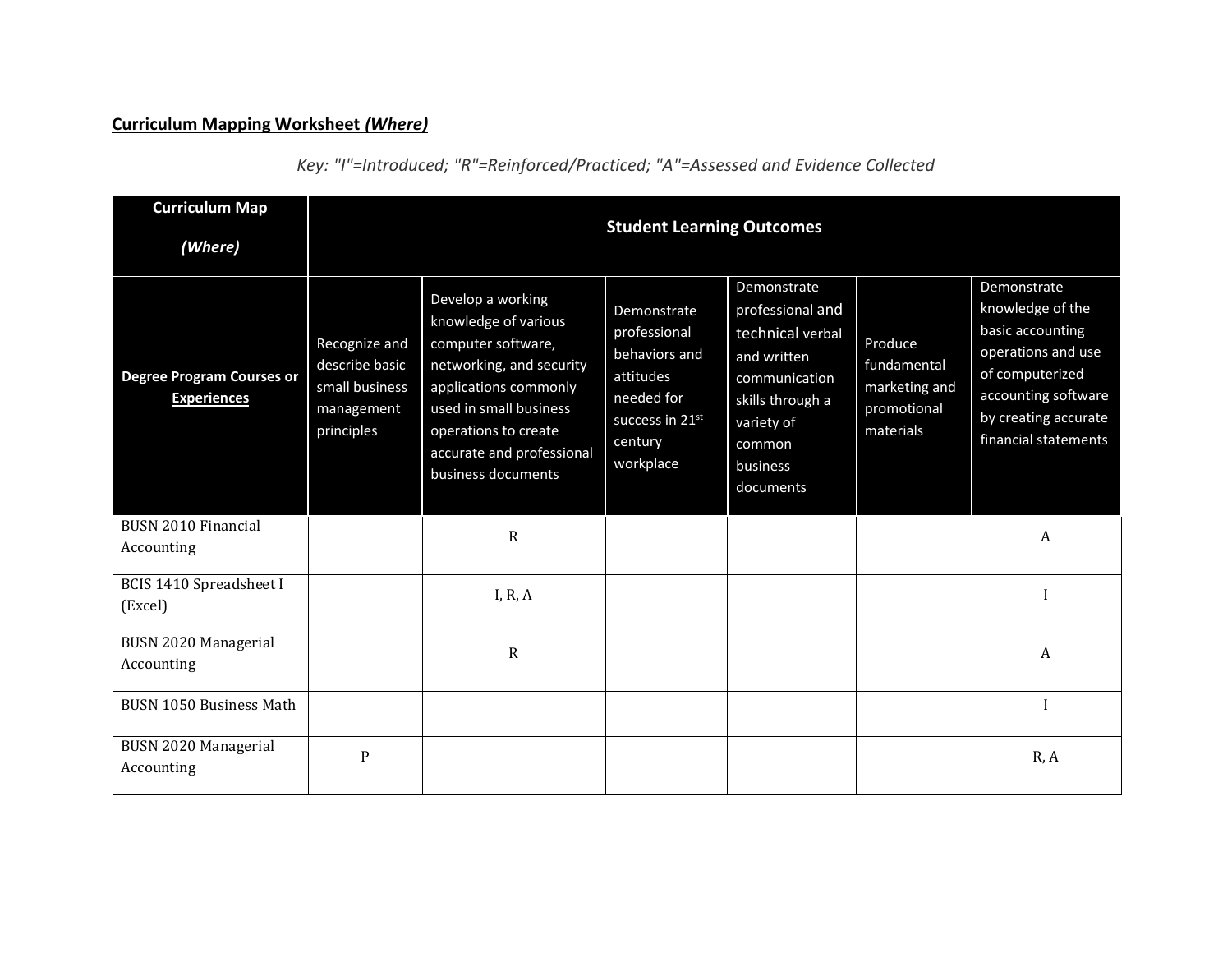| <b>BCIS 2420 Database I</b><br>(Access)                           |              | I, R, $A$ |              |             |           |             |
|-------------------------------------------------------------------|--------------|-----------|--------------|-------------|-----------|-------------|
| <b>BUSN 1010 Business</b><br>Principles                           | $\mathbf{I}$ |           | $\mathbf I$  | I, R        | R, A      | $\mathbf I$ |
| <b>BUSN 2320 Small Business</b><br>Management                     | I, R, $A$    |           | I,           |             |           |             |
| <b>BUSN 2390 Organizational</b><br>Behavior                       | $\mathbf R$  |           | I, R, $A$    | $\mathbf R$ |           |             |
| <b>BUSN 1091 Business</b><br>Presentations                        |              | I, R, $A$ | ${\bf P}$    | I, R, $A$   |           |             |
| <b>BUSN 2050 Business Law</b>                                     | I, R         |           | $\mathbf I$  | $\mathbf R$ |           |             |
| <b>BUSN 2200 Business</b><br>Communication                        |              | ${\bf R}$ | I, R         | I, R, $A$   |           |             |
| <b>BUSN 2201 Marketing</b><br>Concepts                            | ${\bf R}$    | ${\bf R}$ | I, R, $A$    | ${\bf R}$   | I, R, $A$ |             |
| <b>Elective Courses:</b>                                          |              |           |              |             |           |             |
| <b>BCIS 1040 Introduction to</b><br>Programming                   |              | I, R, $A$ |              |             |           |             |
| <b>BCIS 1081 Introduction to</b><br><b>Mobile App Development</b> |              | I, R, $A$ |              | ${\bf R}$   | ${\bf R}$ |             |
| <b>BCIS 1300 Website Design</b>                                   |              | I, R, $A$ | $\bf I$      | ${\bf R}$   | ${\bf R}$ |             |
| BCIS 1340 Digital Video<br>Production                             |              | I, R, A   | $\mathbf{I}$ | ${\bf R}$   |           |             |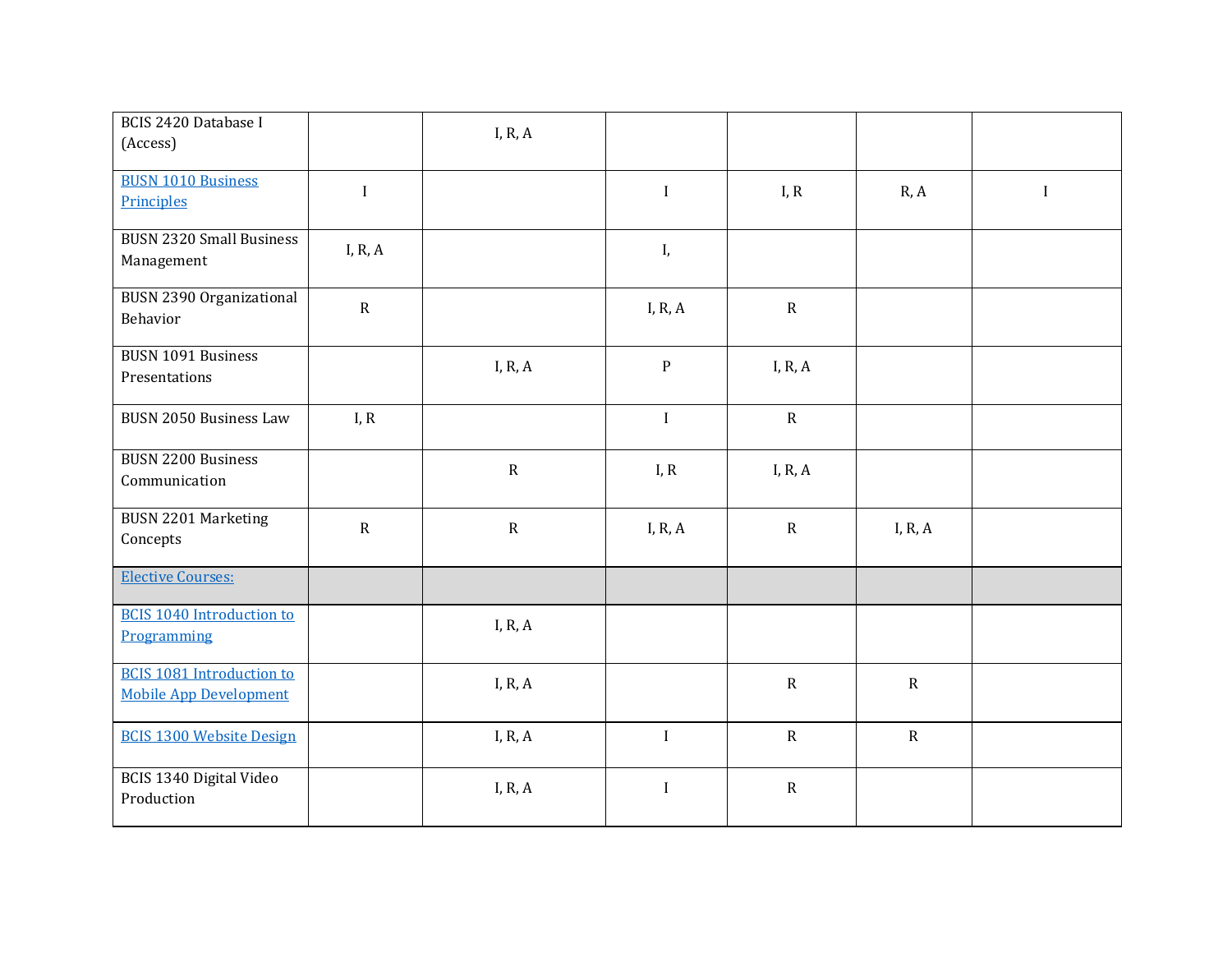| <b>BCIS 1350 Interactive Web</b><br>Design        |             | I, R, $A$ | $\mathbf I$ | ${\bf R}$   |             |              |
|---------------------------------------------------|-------------|-----------|-------------|-------------|-------------|--------------|
| BCIS 1405 Word<br>Processing (Word)               |             | I, R, $A$ |             | ${\sf R}$   |             |              |
| BCIS 1540 Cloud<br>Computing                      | $\mathbf I$ | I, R, $A$ | $\mathbf I$ |             |             |              |
| BCIS 2210 Linux                                   |             | I, R, $A$ |             |             |             |              |
| <b>BCIS 2330 Business</b><br>Networks             |             | I, R, $A$ |             |             |             |              |
| BCIS 2430 Desktop<br>Publishing                   |             | I, R, $A$ |             | $\mathbf R$ | $\mathbf R$ |              |
| BCIS 2441 Photoshop                               |             | I, R, $A$ |             |             | $\mathbf R$ |              |
| BCIS 2500 Operating an<br><b>On-line Business</b> | I, R, $A$   |           | $\mathbf R$ |             | $\mathbf R$ |              |
| BCIS 2610 Administering<br>Windows                |             | I, R, $A$ |             |             |             |              |
| BCIS 2641 Cybersecurity /<br>Security +           |             | I, R, $A$ |             |             |             |              |
| <b>BUSN 1021 Personal</b><br>Finance              |             | ${\bf R}$ |             | ${\sf R}$   |             | I, R         |
| <b>BUSN 2988</b><br><b>Entrepreneurial Though</b> | I, R, $A$   |           | I, R, $A$   | ${\bf R}$   | I, R, A     | $\mathbf{I}$ |

*\*Add additional rows as needed to capture all requirements.*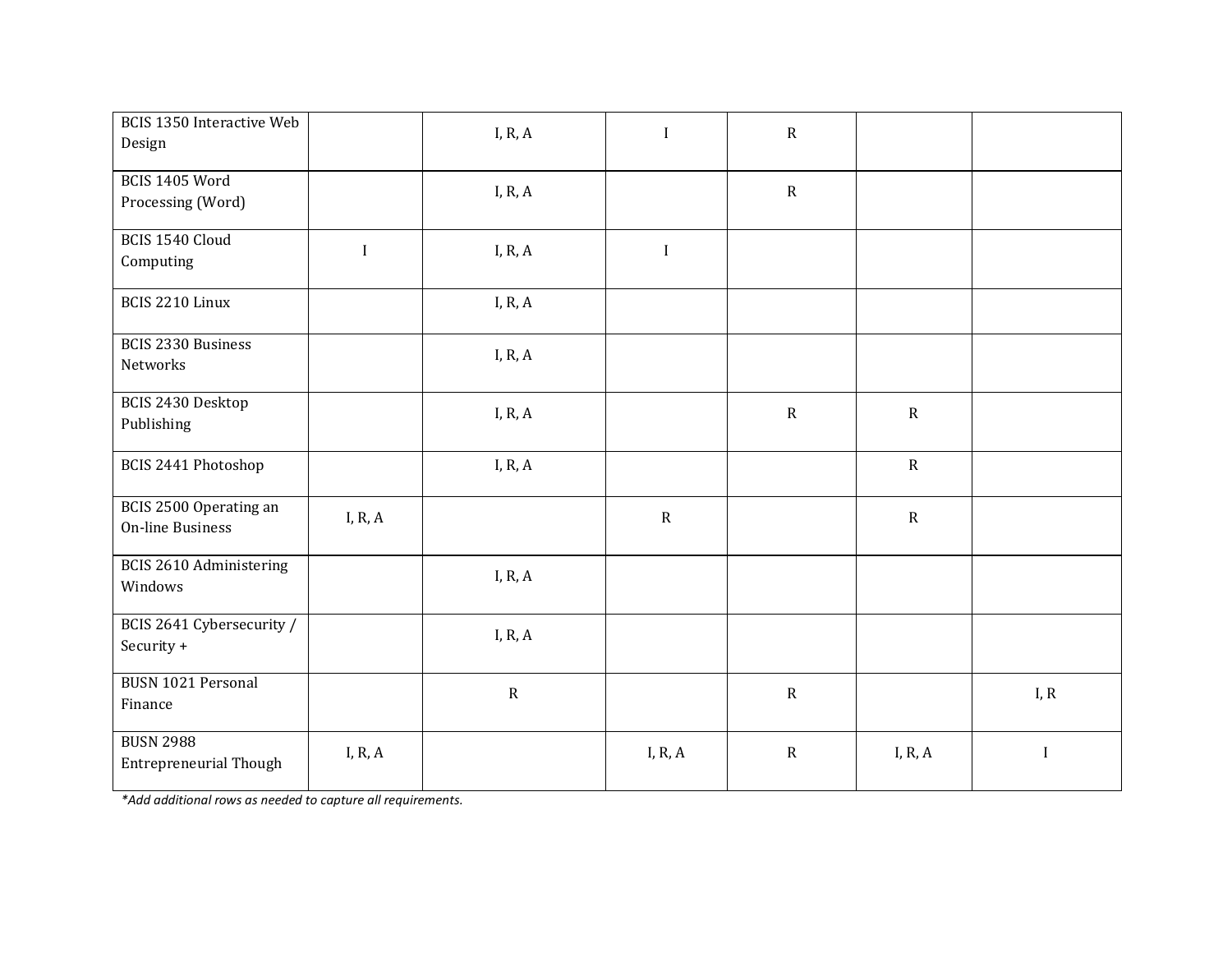*Minimally, all of the courses required to complete the major degree program should be listed. Optionally, elective courses may be included in addition to the required courses.* 

**Appendix A**

**Learning Outcome #1 Evidence of Assessments**

**Recognize and describe basic small business management principles**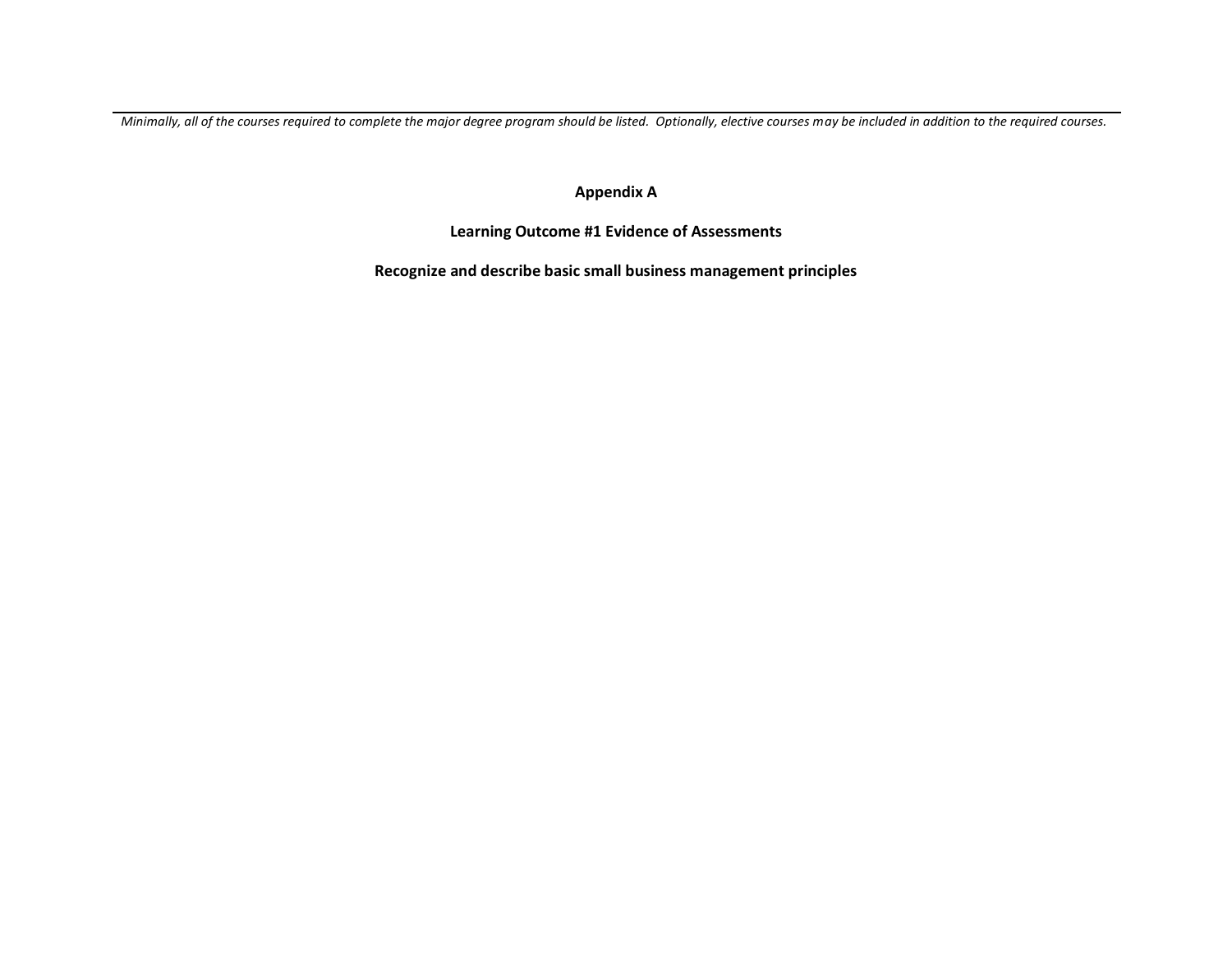| <b>SQ而</b><br>Busn 1010- Final Project                                                                                                                                                                                |                                |                             |                   |
|-----------------------------------------------------------------------------------------------------------------------------------------------------------------------------------------------------------------------|--------------------------------|-----------------------------|-------------------|
| Criteria                                                                                                                                                                                                              |                                | <b>Ratings</b>              | <b>Pts</b>        |
| Intellectual understanding of the 14 Business Principles<br>Use a combination of Visual Aids, Exhibits, and brief Written Explanations, to demonstrate<br>intellectual understanding.                                 | 60 pts<br>Full<br>Marks        | 0 pts<br>No<br>Marks        | 60 pts            |
| Reflective insight for each of the 14 Principles<br>Use a combination of Visual Aids, Exhibits, and brief Written Explanations, to demonstrate<br>intellectual understanding.                                         | 60 pts<br>Full<br><b>Marks</b> | 0 pts<br>No<br>Marks        | 60 pts            |
| Overall flow and understanding of the collective purpose of the Principals.<br>Show a flow in your slides, writing, and visual aids, so that the grader can follow your thoughts and<br>ideas in an organized manner. | 20 pts<br>Full<br>Marks        | 0 pts<br>No<br><b>Marks</b> | 20 pts            |
| Grammar and spelling                                                                                                                                                                                                  | 10 pts<br>Full<br>Marks        | 0 pts<br>No<br>Marks        | 10 pts            |
|                                                                                                                                                                                                                       |                                |                             | Total Points: 150 |

## **Appendix B**

#### **Learning Outcome #2 Evidence of Assessments**

**Develop a working knowledge of various computer software, networking, and security applications commonly used in small business operations to create accurate and professional business documents**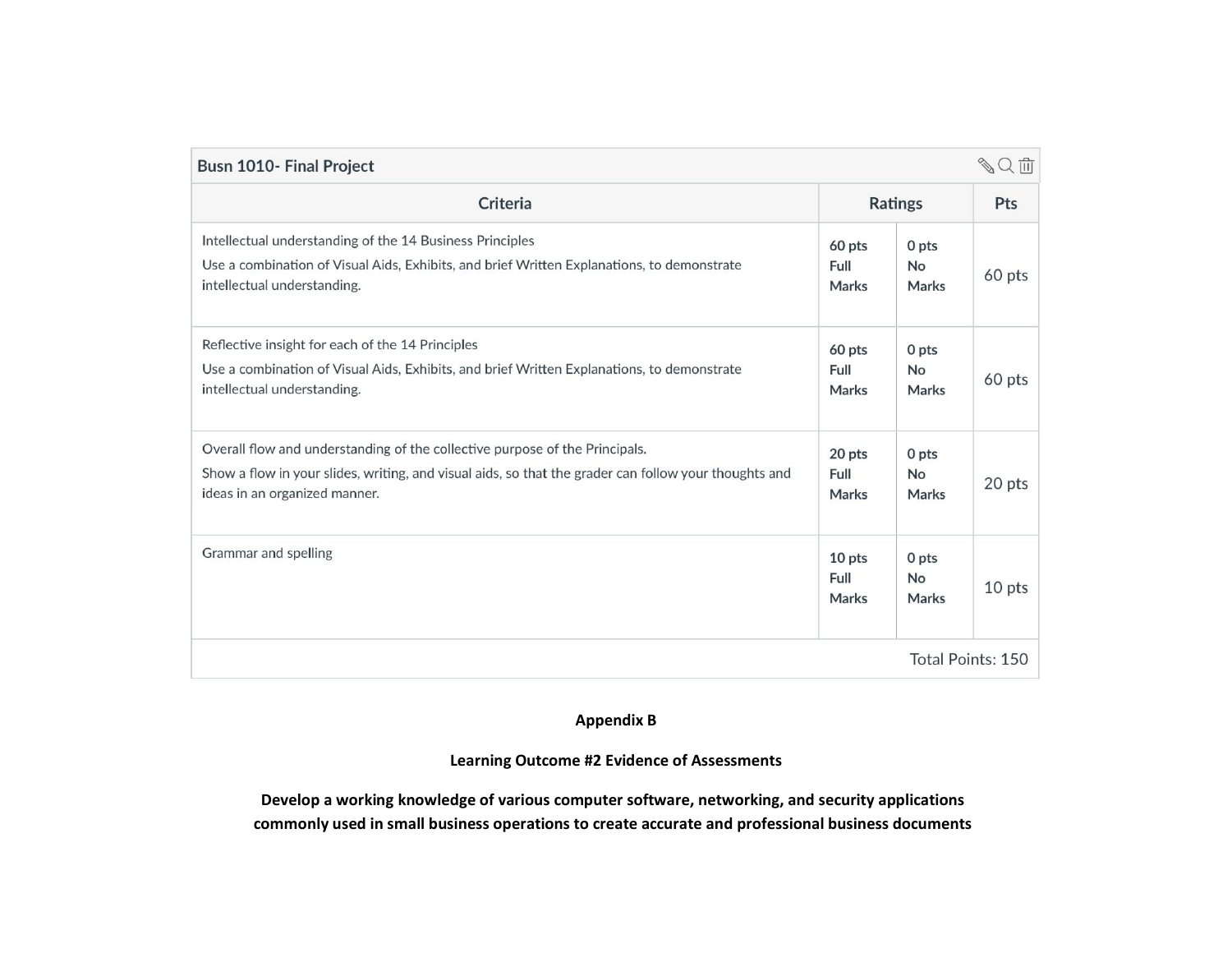| BUSN 1091 - Try Something New<br>You've already rated students with this rubric. Any major changes could affect their assessment results. |                             |                   | ≪Q面                      |
|-------------------------------------------------------------------------------------------------------------------------------------------|-----------------------------|-------------------|--------------------------|
| Criteria                                                                                                                                  |                             | <b>Ratings</b>    | Pts                      |
| Presentation was made using new software                                                                                                  | 20 pts<br><b>Full Marks</b> | 0 pts<br>No Marks | 20 pts                   |
| <b>Introductory Slide</b><br>Introduces the name of the software application.                                                             | 5 pts<br><b>Full Marks</b>  | 0 pts<br>No Marks | 5 pts                    |
| 3 Reasons<br>Identifies three reasons for selecting this software to try.                                                                 | 10 pts<br><b>Full Marks</b> | 0 pts<br>No Marks | 10 pts                   |
| One thing you loved about the software.                                                                                                   | 5 pts<br><b>Full Marks</b>  | 0 pts<br>No Marks | 5 pts                    |
| One thing you disliked about the software.                                                                                                | 5 pts<br><b>Full Marks</b>  | 0 pts<br>No Marks | 5 pts                    |
| The conclusion made recommendation about software and included support for the decision                                                   | 10 pts<br><b>Full Marks</b> | 0 pts<br>No Marks | 10 pts                   |
| Reference slide included 3 sources                                                                                                        | 15 pts<br><b>Full Marks</b> | 0 pts<br>No Marks | 15 pts                   |
| Replies were made to at least 5 posts                                                                                                     | 15 pts<br><b>Full Marks</b> | 0 pts<br>No Marks | 15 pts                   |
| Posted presentation to discussion                                                                                                         | 5 pts<br><b>Full Marks</b>  | 0 pts<br>No Marks | 5 pts                    |
| Proper grammar, spelling, and punctuation were used.                                                                                      | 10 pts<br><b>Full Marks</b> | 0 pts<br>No Marks | 10 pts                   |
|                                                                                                                                           |                             |                   | <b>Total Points: 100</b> |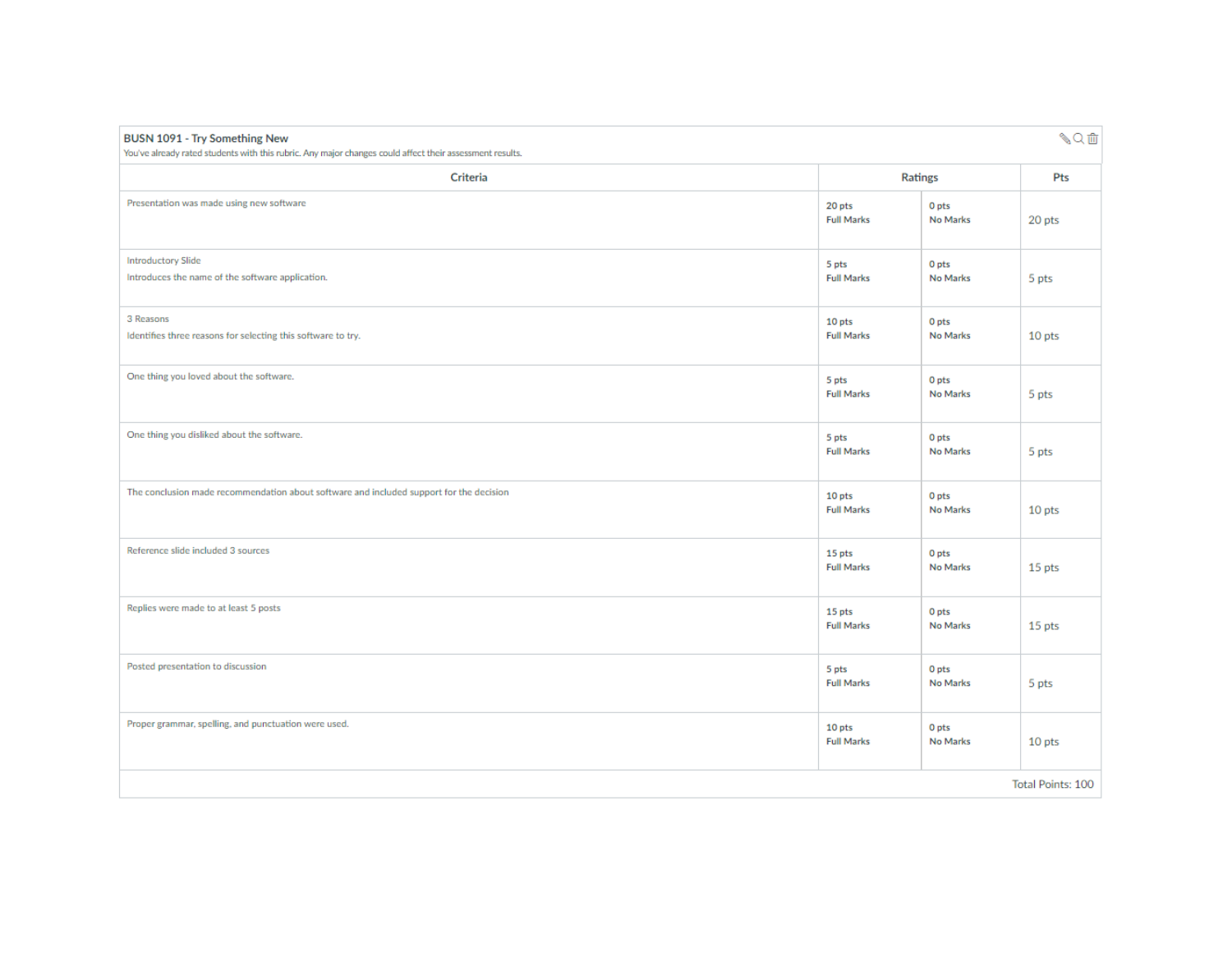## **Appendix C**

#### **Learning Outcome #3 Evidence of Assessments**

**Demonstrate professional behaviors and attitudes needed for success in 21st century workplace**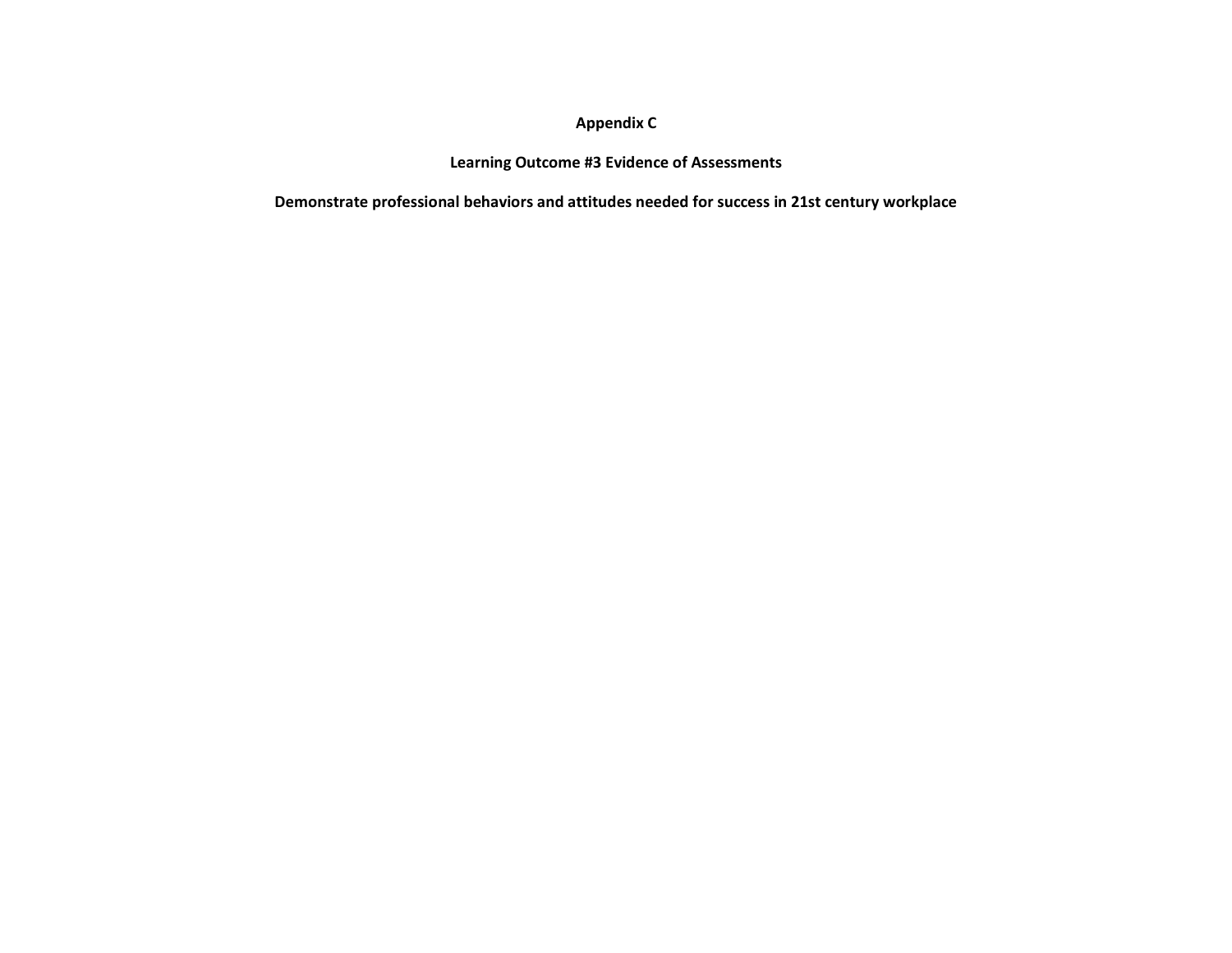| <b>BUSN 2930: Decision Making Assignment</b>                                                            |                                |                             | <b>SQ而</b> |
|---------------------------------------------------------------------------------------------------------|--------------------------------|-----------------------------|------------|
| Criteria                                                                                                | Ratings                        | Pts                         |            |
| Reflective rational for personal decision to arrived at.                                                | 10 pts<br><b>Full</b><br>Marks | 0 pts<br>No<br><b>Marks</b> | 10 pts     |
| Show an understanding of legal issues in regards to termination of employment as described in<br>class. | 10 pts<br>Full<br>Marks        | 0 pts<br>No<br><b>Marks</b> | 10 pts     |
| <b>Total Points: 20</b>                                                                                 |                                |                             |            |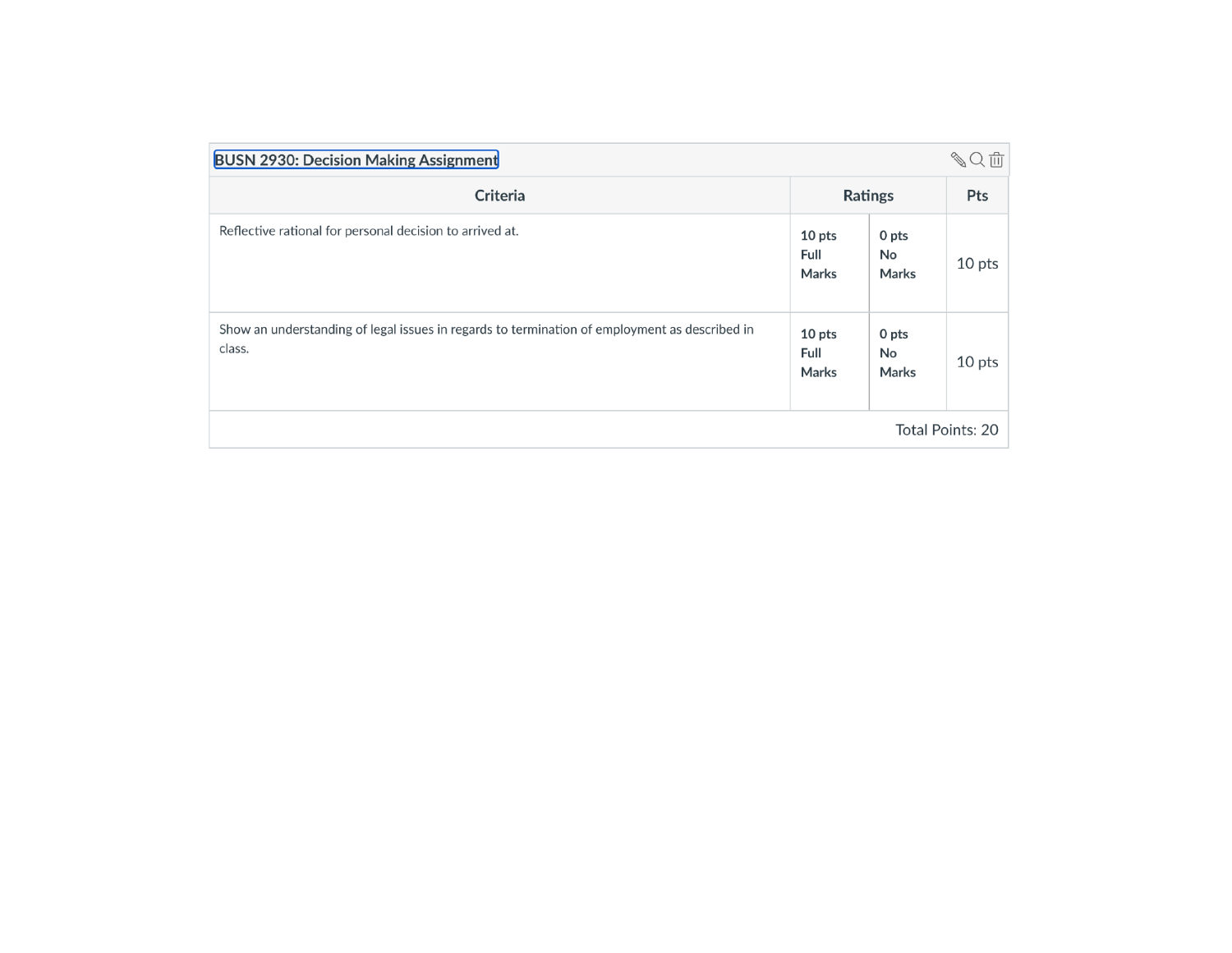| SQ面<br>BUSN 2200 - Short, Informational Report on Professionalism                                                                                                                                 |                   |                |          |  |
|---------------------------------------------------------------------------------------------------------------------------------------------------------------------------------------------------|-------------------|----------------|----------|--|
| Criteria                                                                                                                                                                                          |                   | <b>Ratings</b> |          |  |
| Outline*                                                                                                                                                                                          | $5$ to $>0$ pts   | 0 pts          | 5 pts    |  |
| Outline of research is included.                                                                                                                                                                  | <b>Full Marks</b> | No Marks       |          |  |
| Formatting                                                                                                                                                                                        | $5$ to $>0$ pts   | 0 pts          | 5 pts    |  |
| Report if formatted a business letter with appropriate elements, single-spaced, and blank one between paragraphs. Includes return address, date, inside address, subject line, and closing block. | <b>Full Marks</b> | No Marks       |          |  |
| Introduction/Background*                                                                                                                                                                          | $5$ to $>0$ pts   | 0 pts          | 5 pts    |  |
| The soft skill is introduced, a brief background is included, and its importance in the workplace is briefly described in the opening paragraph.                                                  | <b>Full Marks</b> | No Marks       |          |  |
| Three main ideas*                                                                                                                                                                                 | 15 to $>0$ pts    | 0 pts          | $15$ pts |  |
| The body includes three main ideas about the soft skill and each idea is in its own paragraph(s) or section.                                                                                      | <b>Full Marks</b> | No Marks       |          |  |
| Summary/Closing*                                                                                                                                                                                  | $5$ to $>0$ pts   | 0 pts          | 5 pts    |  |
| The final paragraph summarizes the research and provides a forward-looking ending that connects the skill to the workplace.                                                                       | <b>Full Marks</b> | No Marks       |          |  |
| Mechanics                                                                                                                                                                                         | 10 to $>0$ pts    | 0 pts          | $10$ pts |  |
| Grammar, spelling, and punctuation are accurate with no obvious errors that would have been caught by spelling or grammar checks.                                                                 | <b>Full Marks</b> | No Marks       |          |  |
| Style, Language, Tone                                                                                                                                                                             | 15 to $>0$ pts    | 0 pts          | $15$ pts |  |
| The report is clear, concise, and correct; it is professional with a positive tone.                                                                                                               | <b>Full Marks</b> | No Marks       |          |  |
| Total Points: 60                                                                                                                                                                                  |                   |                |          |  |

## **Appendix D**

## **Learning Outcome #4 Evidence of Assessments**

# **Demonstrate professional and technical verbal and written communication skills through a variety of**

**common business documents**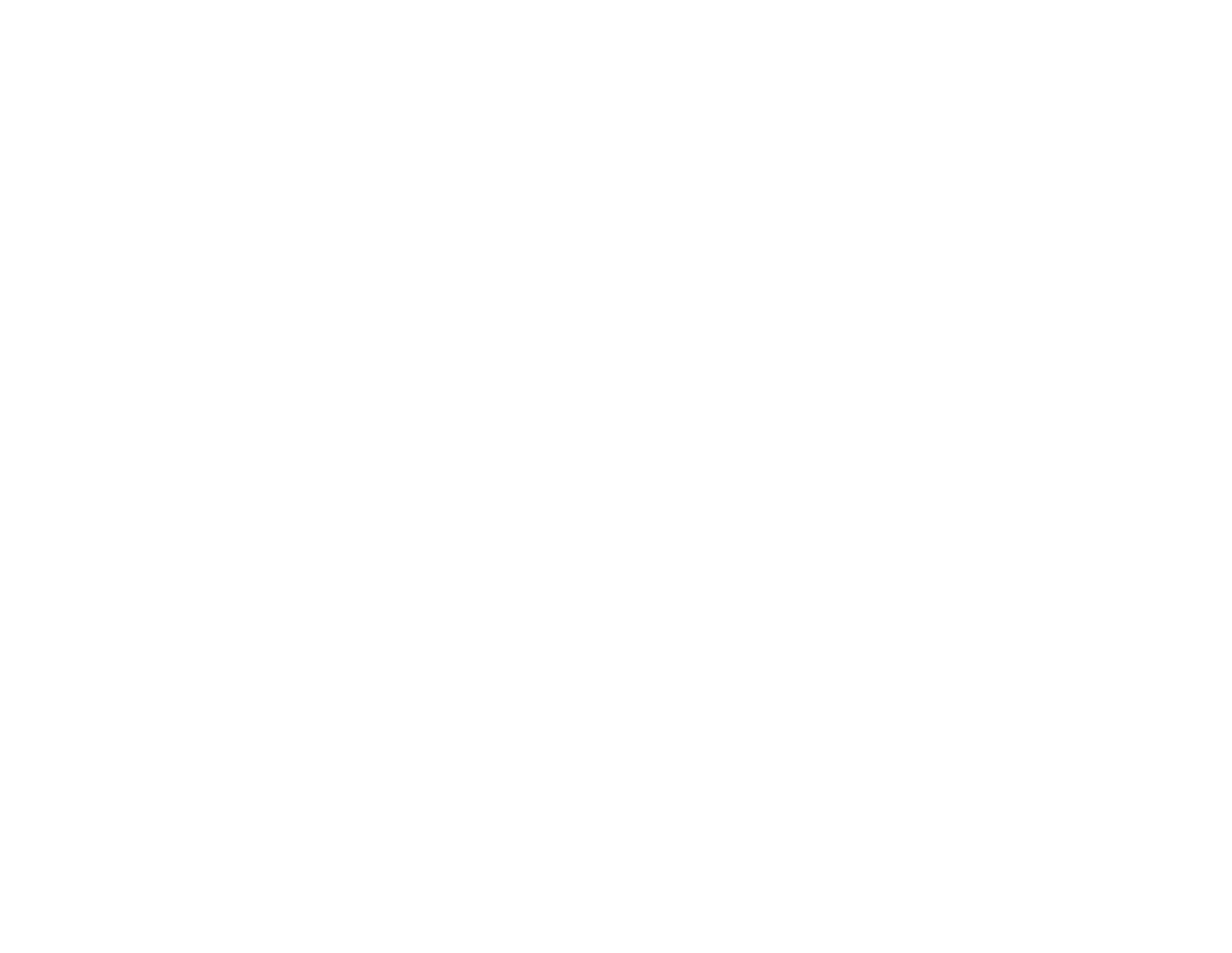| <b>BUSN 2200 Persuasive Message Final</b>                                                              |                             |                              | √Qm    |  |
|--------------------------------------------------------------------------------------------------------|-----------------------------|------------------------------|--------|--|
| <b>Criteria</b>                                                                                        |                             | <b>Ratings</b>               | Pts    |  |
| Organization - Indirect Approach                                                                       | 5 pts<br><b>Full Marks</b>  | 0 pts<br>No Marks            | 5 pts  |  |
| Content - Opening paragraph grabs readers attention and creates a personal connection with the reader. | 5 pts<br><b>Full Marks</b>  | 0 pts<br>No Marks            | 5 pts  |  |
| Content -- Body describes the benefits of saying yes                                                   | 5 pts<br><b>Full Marks</b>  | 0 pts<br>No Marks            | 5 pts  |  |
| Content-The closing makes a request that asks for action and tells what's next.                        | 5 pts<br><b>Full Marks</b>  | 0 pts<br>No Marks            | 5 pts  |  |
| Mechanics - correct grammar, spelling, and punctuation are used.                                       | 10 pts<br><b>Full Marks</b> | 0 pts<br>No Marks            | 10 pts |  |
| Language - writing is clear and concise.                                                               | 5 pts<br><b>Full Marks</b>  | 0 <sub>pts</sub><br>No Marks | 5 pts  |  |
| Design - Correct business letter format is used.                                                       | 5 pts<br><b>Full Marks</b>  | 0 pts<br>No Marks            | 5 pts  |  |
| Total Points: 40                                                                                       |                             |                              |        |  |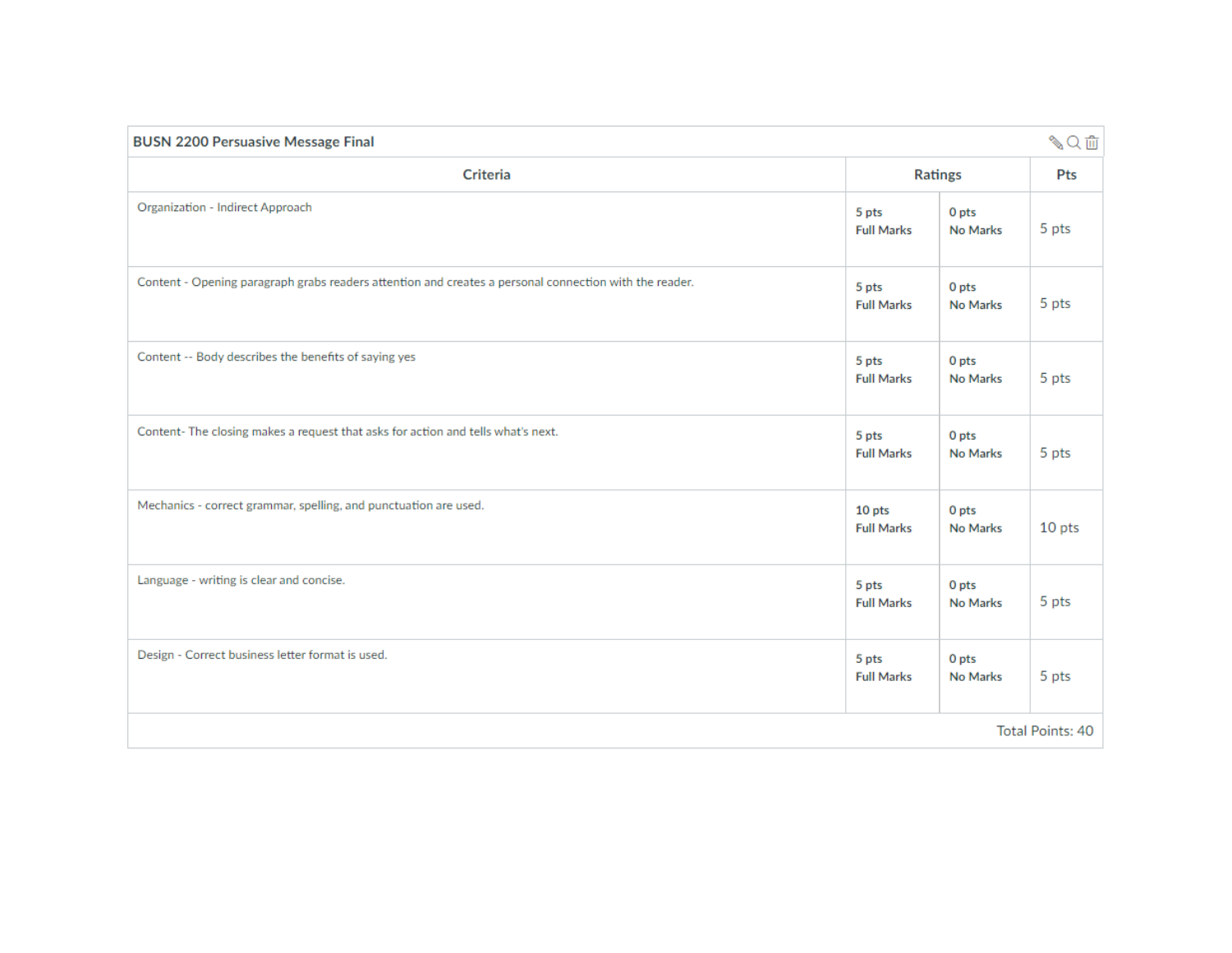#### **BUSN 2200 Formal Business Presentation**

| <b>Peer Reviewer Name:</b>                                             |     |    |
|------------------------------------------------------------------------|-----|----|
| <b>Presenter Name:</b>                                                 |     |    |
| <b>Informal Persuasive Presentation</b>                                | Yes | No |
| Appropriate length (3-5 minutes seconds)                               |     |    |
| Speech has a hook that grabs your attention                            |     |    |
| Speech use Rule of Three to present 3 main ideas                       |     |    |
| Speech conclusion includes a call to action                            |     |    |
| Language was professional but not technical                            |     |    |
| Content was informational and made sense                               |     |    |
| Presenter used eye contact and smiling to connect with the<br>audience |     |    |
| Delivery was confident and comfortable and enthusiastic                |     |    |
| Slide show was appropriate and increased interest in the content       |     |    |
| One Strength:                                                          |     |    |
| One Weakness:                                                          |     |    |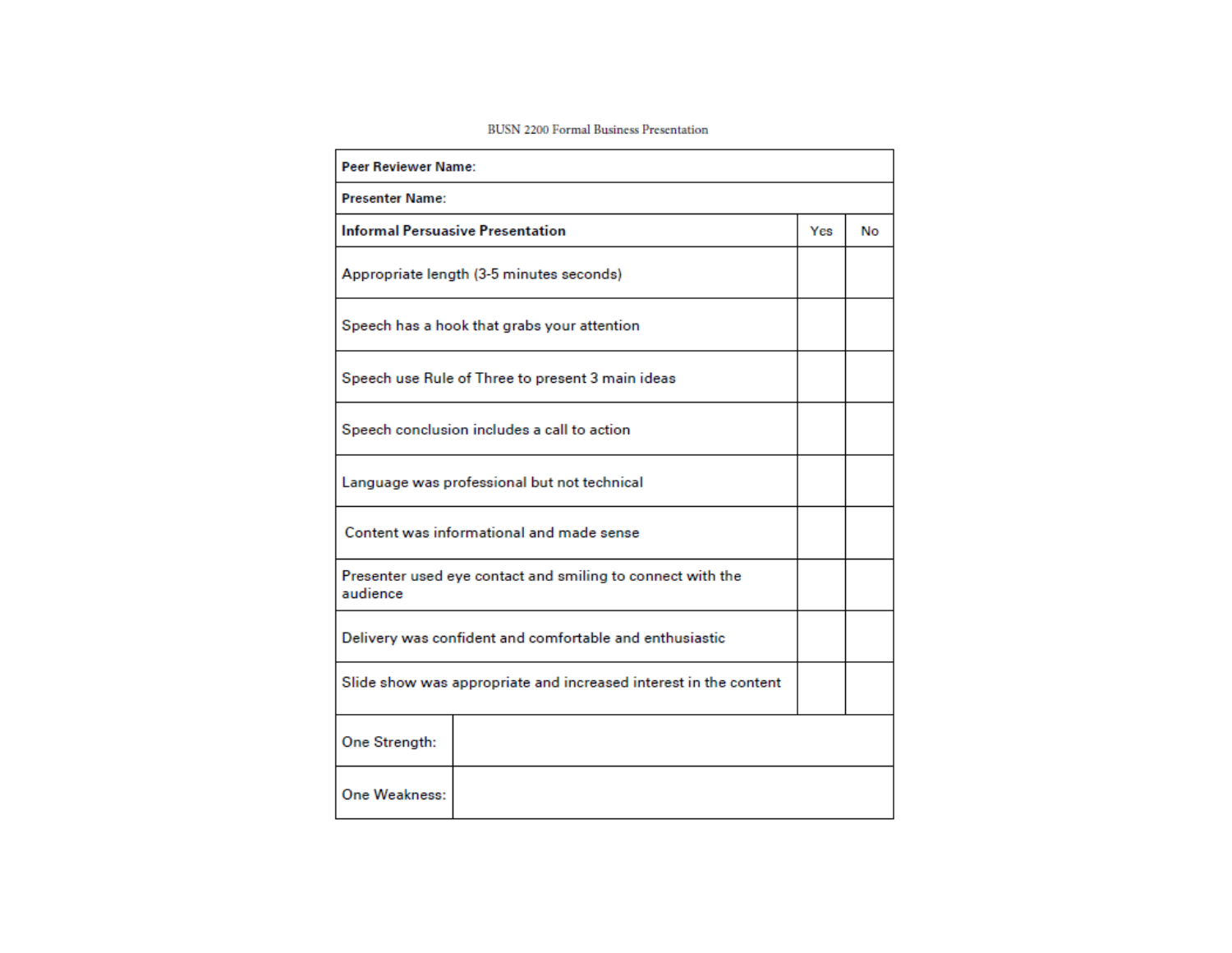| BUSN 1091 - Face-to-Face Presentation - Part 3 Delivery<br>You've already rated students with this rubric. Any major changes could affect their assessment results.            |                             |                   | √Qm    |  |
|--------------------------------------------------------------------------------------------------------------------------------------------------------------------------------|-----------------------------|-------------------|--------|--|
| Criteria                                                                                                                                                                       |                             | <b>Ratings</b>    | Pts    |  |
| <b>Body Language</b>                                                                                                                                                           | 5 pts                       | 0 pts             | 5 pts  |  |
| The presenter had good posture, appropriate gestures, and deliberate movement, Body language showed engagement and did not distract from the presentation.                     | <b>Full Marks</b>           | No Marks          |        |  |
| <b>Eye Contact</b>                                                                                                                                                             | 10 pts                      | 0 pts             | 10 pts |  |
| The presenter spent the majority of the presentation connecting with the audience and looking at the camera (not at notes).                                                    | <b>Full Marks</b>           | No Marks          |        |  |
| <b>Speaking Voice</b><br>Presenter avoided:<br>Speaking too quickly or too softly<br>Speaking in monotone<br>Mumbling<br>Using filler words like "um," "like," and "you know." | 10 pts<br><b>Full Marks</b> | 0 pts<br>No Marks | 10 pts |  |
| Smile                                                                                                                                                                          | 5 pts                       | 0 pts             | 5 pts  |  |
| The presenter used smiling to connect with the audience.                                                                                                                       | <b>Full Marks</b>           | No Marks          |        |  |
| <b>Start and Close</b>                                                                                                                                                         | 10 pts                      | 0 pts             | 10 pts |  |
| The start of the presentation hooks the audience and gets their attention; the close of the presentation ends with a call to action and a vision of the future.                | <b>Full Marks</b>           | No Marks          |        |  |
| <b>Strategic Pauses</b>                                                                                                                                                        | 5 pts                       | 0 pts             | 5 pts  |  |
| Pauses were used to connect with the audience, refocus listeners, and control the pace of the presentation.                                                                    | <b>Full Marks</b>           | No Marks          |        |  |
| Video                                                                                                                                                                          | 5 pts                       | 0 pts             | 5 pts  |  |
| Video showed both the presenter and the slides.                                                                                                                                | <b>Full Marks</b>           | No Marks          |        |  |
| <b>Reflective Summary</b>                                                                                                                                                      | 10 pts                      | 0 pts             | 10 pts |  |
| Summary was in ABC format and included what went well, what was challenging, and what was learned.                                                                             | <b>Full Marks</b>           | No Marks          |        |  |
| Total Points: 60                                                                                                                                                               |                             |                   |        |  |

**Appendix E**

## **Learning Outcome #5 Evidence of Assessments**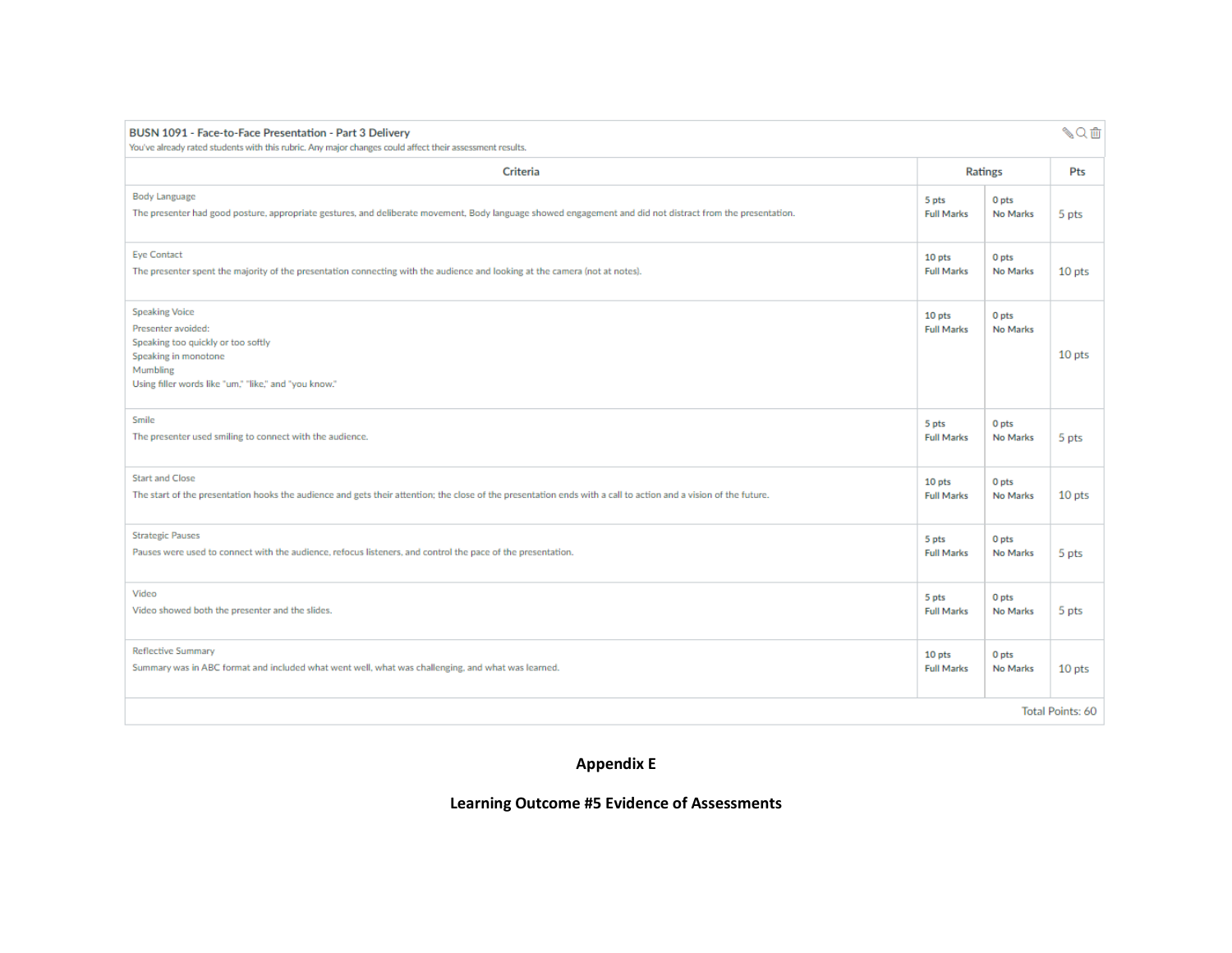**Produce fundamental marketing and promotional materials**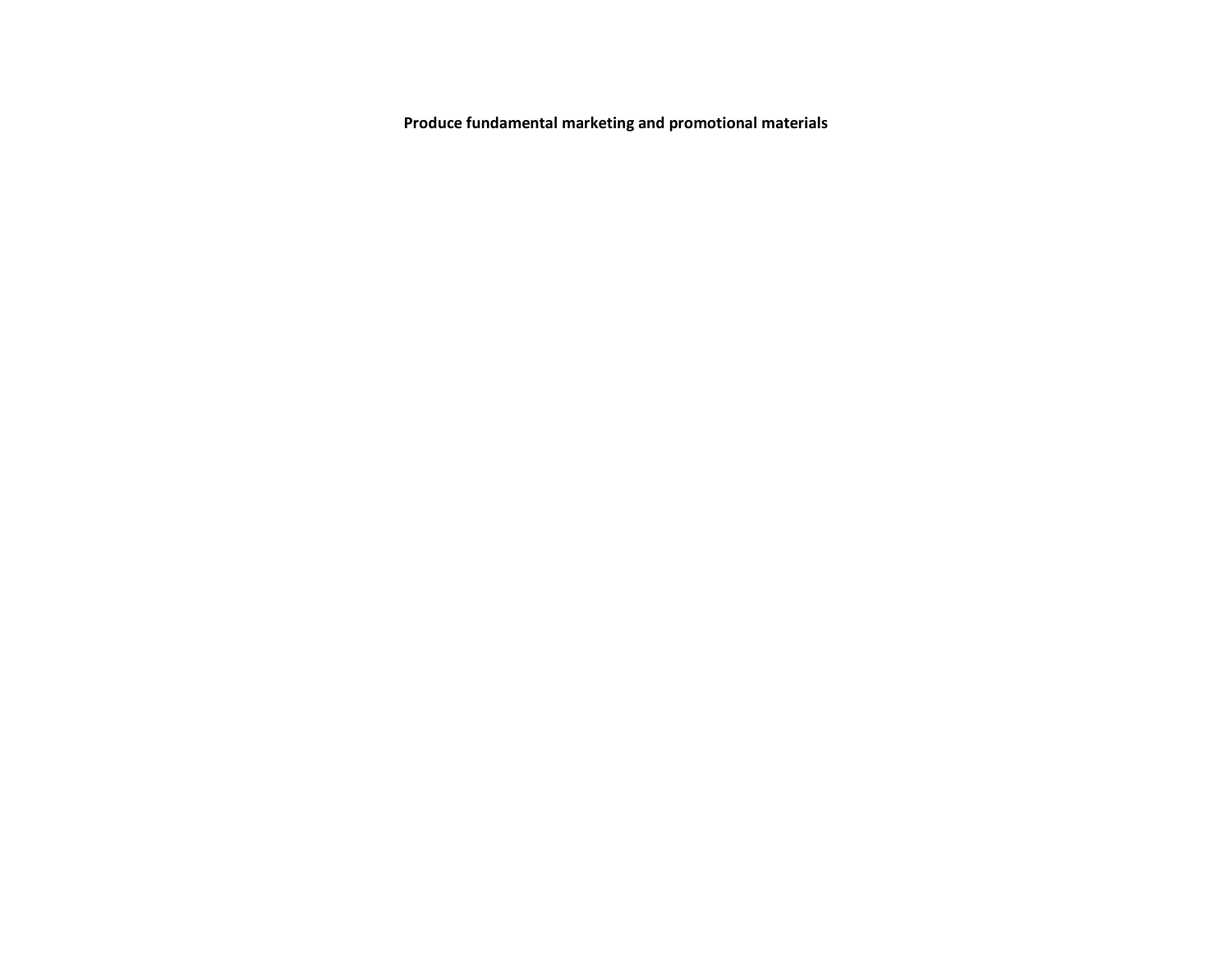| SQ血<br><b>BUSN 2201: Identify Target Market</b>                                       |                            |                   |                  |  |  |  |  |
|---------------------------------------------------------------------------------------|----------------------------|-------------------|------------------|--|--|--|--|
| Criteria                                                                              | <b>Ratings</b>             | Pts               |                  |  |  |  |  |
| Show in your reflection an understanding of the 7 keys to Identifying Target Markets. | 5 pts<br><b>Full Marks</b> | 0 pts<br>No Marks | 5 pts            |  |  |  |  |
| Show understanding what Target Markets are.                                           | 5 pts<br><b>Full Marks</b> | 0 pts<br>No Marks | 5 pts            |  |  |  |  |
|                                                                                       |                            |                   | Total Points: 10 |  |  |  |  |

#### **Appendix F**

#### **Learning Outcome #6 Evidence of Assessments**

**Demonstrate knowledge of the basic accounting operations and use of computerized accounting software by creating accurate financial statements**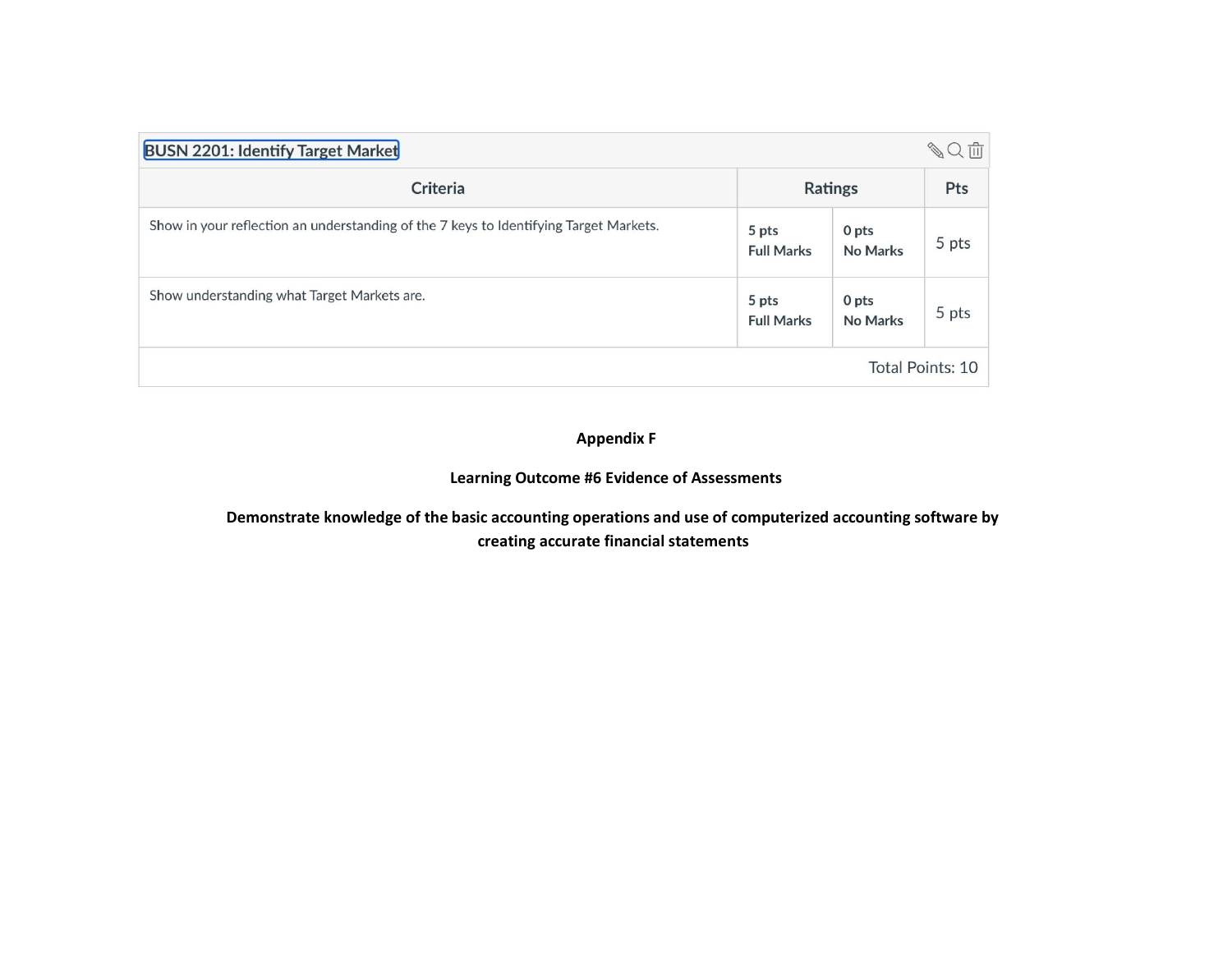| <b>BUSN 1021 - Personal Financial Statements</b><br>$\mathbb{Z}$<br>You've already rated students with this rubric. Any major changes could affect their assessment results.                                                                                               |                                      |                              |                  |  |  |
|----------------------------------------------------------------------------------------------------------------------------------------------------------------------------------------------------------------------------------------------------------------------------|--------------------------------------|------------------------------|------------------|--|--|
| Criteria                                                                                                                                                                                                                                                                   | <b>Ratings</b>                       |                              | Pts              |  |  |
| Document or video was organized in ABC format and was professional.<br>The summary included an introduction, one paragraph for each key idea, and a conclusion. Report or video was professional with few<br>grammar errors; the content was organized and easy to follow. | $5$ to $>0$ pts<br><b>Full Marks</b> | 0 <sub>pts</sub><br>No Marks | 5 pts            |  |  |
| Introduction<br>Describe the financial statements that were created and why they are important.                                                                                                                                                                            | $5$ to $>0$ pts<br><b>Full Marks</b> | 0 pts<br>No Marks            | 5 pts            |  |  |
| Body<br>Included three key ideas that were learned from creating personal financial statements                                                                                                                                                                             | 15 to $>0$ pts<br><b>Full Marks</b>  | 0 pts<br>No<br><b>Marks</b>  | 15 pts           |  |  |
| Conclusion<br>Shared possible changes to personal finances that might be made after reviewing financial statements.                                                                                                                                                        | $5$ to $>0$ pts<br><b>Full Marks</b> | 0 pts<br>No Marks            | 5 pts            |  |  |
|                                                                                                                                                                                                                                                                            |                                      |                              | Total Points: 30 |  |  |